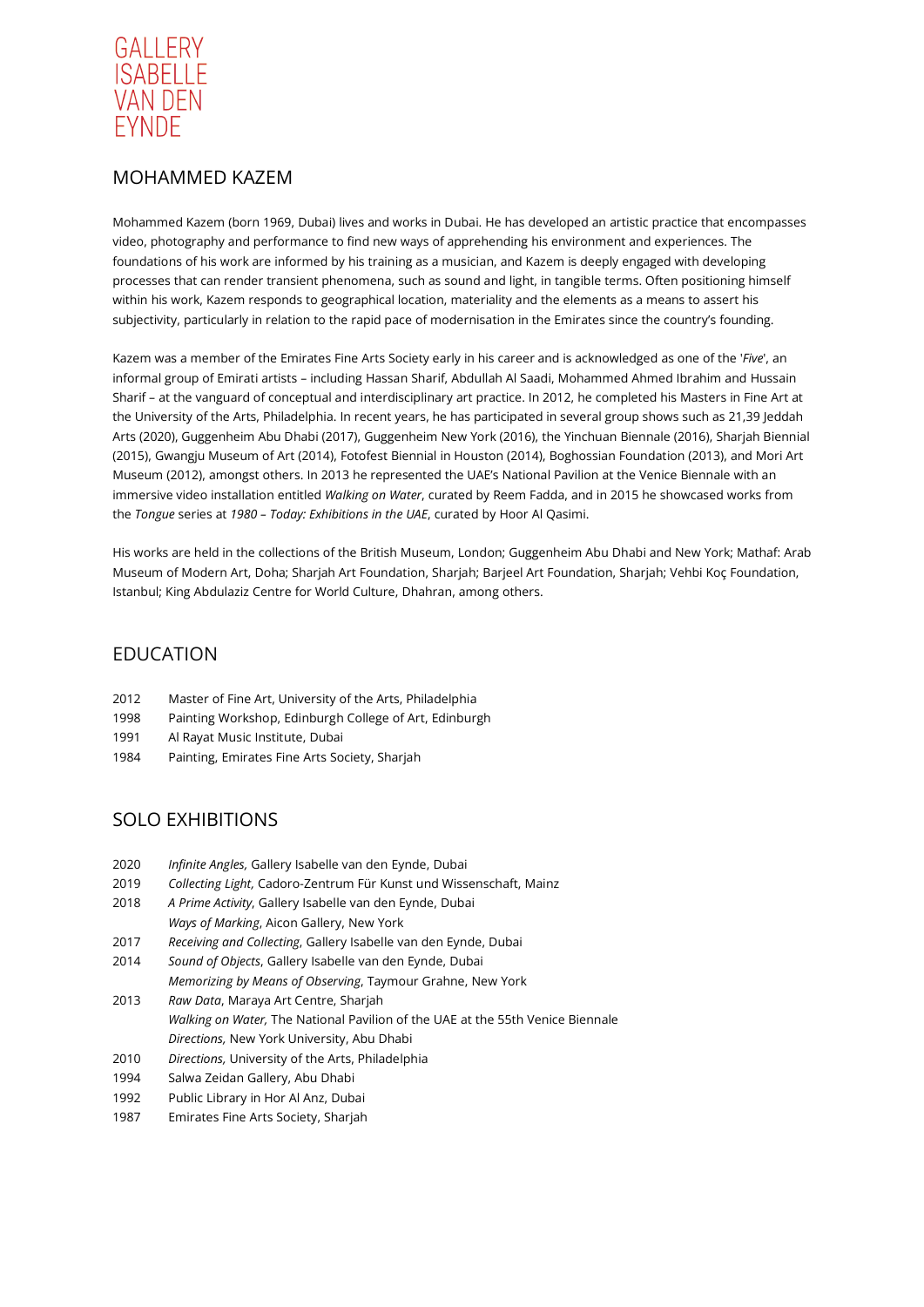

# GROUP EXHIBITIONS

Participation in the Annual Exhibitions of Emirates Fine Arts Society since 1986 Participation in Sharjah Biennial in 1993, 1995, 1997, 1999, 2001, 2003, 2005 and 2015

| 2023 | Permanent Mission of the United Arab Emirates to the United Nations, The building of the Permanent Mission of     |
|------|-------------------------------------------------------------------------------------------------------------------|
|      | the UAE to the UN, New York (Upcoming)                                                                            |
| 2022 | manifesto of fragility, 16th Lyon Biennale of Contemporary Art (Upcoming)                                         |
|      | Stories of Paper at Louvre Abu Dhabi (Upcoming)                                                                   |
|      | Portrait of a Nation II: Beyond Narratives, commissioned by ADMAF, Manarat Al Saadiyat, Abu Dhabi                 |
| 2021 | Between the Sky and the Earth: contemporary Art from the UAE, Middle East Institute (MEI) Art Gallery, Washington |
|      | DC                                                                                                                |
|      | Art Here 2021, Louvre, Abu Dhabi                                                                                  |
|      | Seeing the Invisible, Led by Jerusalem Botanical Gardens and Outset Contemporary Art Fund                         |
|      | Terra, Sustainability Pavilion, EXPO 2020, Dubai                                                                  |
|      | Milestones, La Galerie Dorothea van der Koelen, Venice                                                            |
|      | Seeing the Invisible, San Diego Botanic Garden, Encinitas, California                                             |
|      | Papier, Kunstverein Bamberg, Hamberg                                                                              |
|      | Seeing & Perceiving, Ithra, Saudi Arabia                                                                          |
|      | Unsettled Objects, Sharjah Art Foundation, Sharjah                                                                |
| 2020 | I Love You Urgently, 21 39, Jeddah Arts, Jeddah                                                                   |
| 2019 | 21 <sup>st</sup> International Biennial of Art Santa Cruz De La Sierra, Bolivia                                   |
|      | Second Hand, Jameel Arts Centre, Dubai                                                                            |
|      | Was. Is. Will be. 40 Years of Gallery, La Gallaria Dorothea van der Koelen, Venice                                |
|      | M Woods x The Dubai Mall, Pavilion 2, Fashion Avenue, Dubai Mall, Dubai                                           |
|      | The Illusion of Summer, Dorothy W.C. Lawson Reed, Jr. Gallery, University of Cincinnati, Ohio                     |
| 2018 | The Monochrome Revisited, Jean-Paul Najar Foundation, Dubai                                                       |
|      | Letters to a Young Muslim, Manarat Al Saadiyat, Abu Dhabi                                                         |
|      | Attached Beside Beyond Architecture, La Galleria Dorothea van der Koelen, Venice                                  |
|      | From Barcelona to Abu Dhabi: Works from the MACBA Art Collection in Dialogue with the Emirates, Manarat Al        |
|      | Saadiyat, Abu Dhabi                                                                                               |
|      | (Un)conscious: A series of small serendipities, Gallery Isabelle van den Eynde, Dubai                             |
|      | Night Was Paper and We Were Ink, Barjeel Art Foundation, Maraya Art Centre, Sharjah                               |
| 2017 | Hajj: Memories of a Journey, Sheikh Zayed Grand Mosque Centre, Abu Dhabi                                          |
|      | Gateway: Line, Abu Dhabi Art, Abu Dhabi                                                                           |
|      | No to the Invasion: Breakdowns and Side Effects, Hessel Museum, Bard College, New York                            |
|      | Jerusalem Lives (Tahya Al Quds), The Palestinian Museum, Birzeit                                                  |
|      | But We Cannot See Them: Tracing a UAE Underground 1988 - 2008, NYUAD Art Gallery, Abu Dhabi                       |
|      | The Creative Act: Performance, Process, Presence, Guggenheim Abu Dhabi                                            |
|      | Is Old Gold?, Dubai Community Theatre and Art Centre, Dubai                                                       |
|      | Beloved Bodies, Barjeel Art Foundation, Maraya Art Centre, Sharjah                                                |
| 2016 | Residuals, and the Anthology of Narcissism, Mandalay Hall, Kochi                                                  |
|      | For An Image, Faster Than Light, Yinchuan Biennale, Yinchuan                                                      |
|      | But a Storm is Blowing From Paradise: Contemporary Art of the Middle East and North Africa,                       |
|      | Guggenheim New York                                                                                               |
|      | Portrait of a Nation, Abu Dhabi Music & Arts Foundation, Abu Dhabi                                                |
|      | What is it?, 1x1 Art Gallery, Dubai                                                                               |
|      | Imperfect Chronology: Arab Art from the Modern to the Contemporary                                                |
|      | (Mapping the Contemporary I), Whitechapel Gallery, London                                                         |
|      | Do It [In Arabic], Sharjah Art Foundation, Sharjah                                                                |
|      | 1980 - Today: Exhibitions in the United Arab Emirates, The Flying Saucer, Sharjah                                 |
|      | White Cube Literally, Gallery Isabelle van den Eynde, Dubai                                                       |
|      |                                                                                                                   |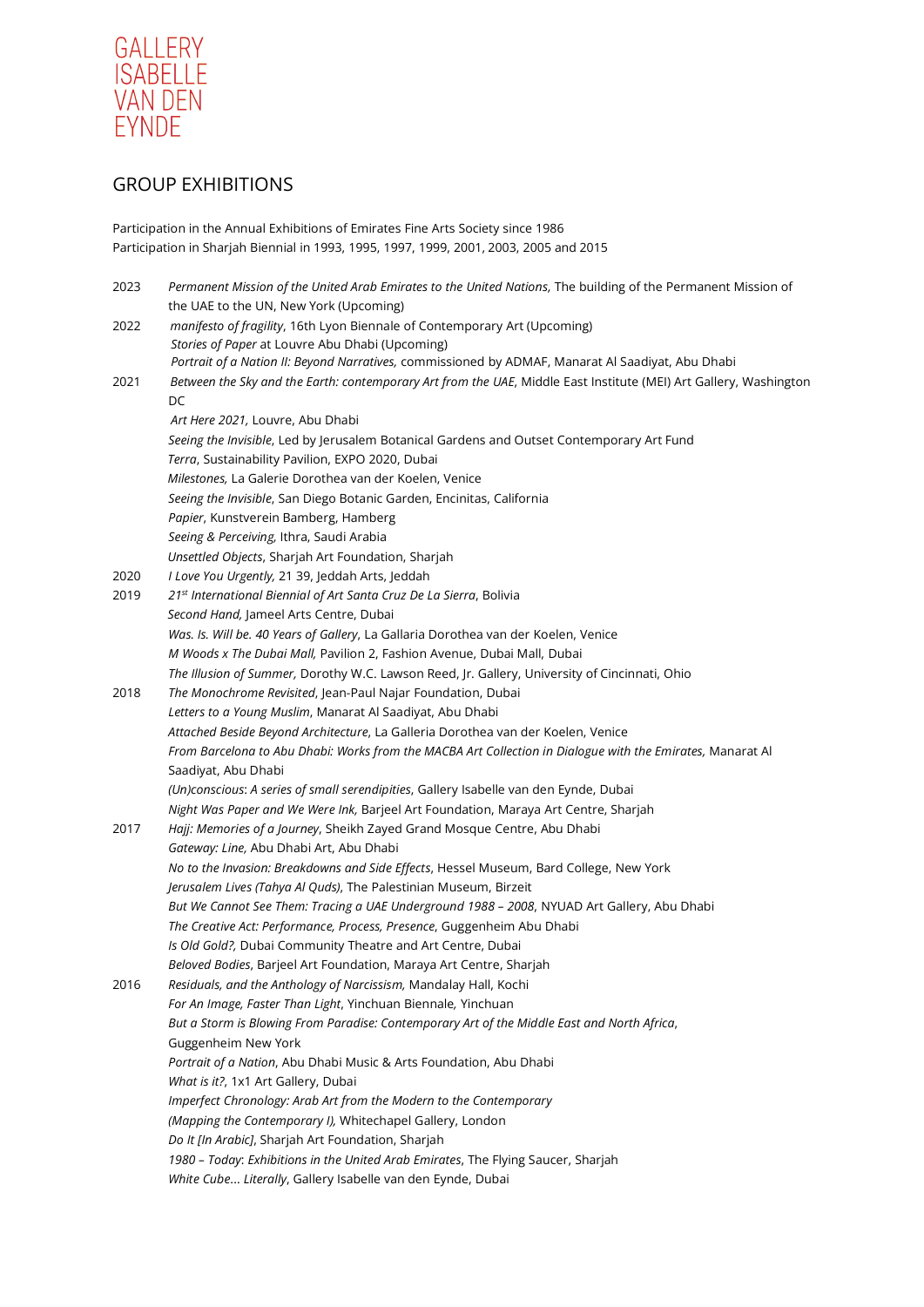

|      | In Search of Lost Time, Brunei Gallery, London                                                                                    |
|------|-----------------------------------------------------------------------------------------------------------------------------------|
| 2015 | Barjeel Art Foundation Collection: Imperfect Chronology, Whitechapel Gallery, London                                              |
|      | A Prologue to the Past and Present State of Things, Delfina Foundation, London                                                    |
|      | 1980 - Today: Exhibitions in the United Arab Emirates, 56th Venice Biennale, Venice                                               |
|      | Towards the Future, 35 Years of Gallery, La Galleria Dorothea van der Koelen, Venice                                              |
|      | Sharjah Biennial 12: The past, the present, the possible, Sharjah Art Foundation, Sharjah                                         |
|      | Nice Drawings, Gallery Isabelle van den Eynde, Dubai                                                                              |
| 2014 | /seconds., Sharjah Art Foundation, Sharjah                                                                                        |
|      | Fluid Form II, Arab Contemporary Art, Busan Museum of Art, Busan                                                                  |
|      | Sky Over the East - ADMAF, Emirates Palace Hotel, Abu Dhabi                                                                       |
|      | Modes and Methods - Google House, JW Marquis Hotel, Dubai<br>Songs of Loss and Songs of Love, Gwangju Museum of Art, Gwangju      |
|      |                                                                                                                                   |
|      | Sky over the East: Works from the Collection of the Barjeel Art Foundation, Emirates Palace, Abu Dhabi                            |
|      | View From Inside, Contemporary Arab Photography, Video and Mixed Media Art, Fotofest, Houston, Texas                              |
|      | Over-Look-Over, Empty10, Dubai                                                                                                    |
| 2013 | Poetics and Meanings, Gallery Isabelle van den Eynde, Dubai                                                                       |
|      | Emirati Expressions: Realised, Manarat Al Saadiyat, Abu Dhabi<br>La Route Bleue, Boghossian Foundation, Brussels                  |
|      |                                                                                                                                   |
|      | MinD/Body, Dubai Community Theatre & Arts Centre (DUCTAC), Dubai<br>Die Quadratur der Kreises, Islamic Cultural Centre, Wolfsburg |
|      | In the Mirror of Reality, La Galleria Dorothea van der Koelen, Venice                                                             |
|      | Soundless, Empty10, Dubai                                                                                                         |
| 2012 | Bundling Future, Crane Arts Centre, Philadelphia                                                                                  |
|      | Arab Express, Mori Art Museum, Tokyo                                                                                              |
|      | Asia Serendipity, PHotoESPAÑA, Madrid                                                                                             |
| 2010 | Peripheral Vision, Barjeel Art Foundation, Maraya Art Centre, Sharjah                                                             |
|      | Dropping Lines, Salwa Zeidan Gallery, Abu Dhabi                                                                                   |
|      | Fluid Form I, Korea Foundation Cultural Center, Seoul                                                                             |
|      | Vis Roboris - Group exhibition with artists from The Flying House, AB Gallery, Lucerne                                            |
| 2009 | ADACH Platform for Visual Arts at the 53rd Venice Biennale, Venice                                                                |
|      | Contemporary Emirati Art, Salwa Zeidan Gallery, Abu Dhabi                                                                         |
|      | When Ideas Become Form, La Galerie Dorothea van der Koelen, Mainz                                                                 |
| 2008 | Season of Art, DIFC, Dubai                                                                                                        |
|      | The Flying House, Creek Art Fair, Al Bastakyia, Dubai                                                                             |
|      | Dubai Next, Vitra Design Museum, Weil am Rhein, Germany                                                                           |
|      | Selected UAE Contemporary Artist Expo, Zaragoza, Spain                                                                            |
| 2007 | The Masters, Royal Mirage, Dubai                                                                                                  |
|      | Dubai Dubai, Total Art Gallery, Dubai                                                                                             |
|      | Tashkent Biennial, Tashkent                                                                                                       |
|      | Self-Representation in the Arabian Gulf, Virginia Commonwealth University School of the Arts (VCU), Doha                          |
|      | 7.U.A.E Contemporary Art, Dubai Community Theatre & Arts Centre (DUCTAC), Dubai                                                   |
|      | Portrait Exhibition, Total Art Gallery, Dubai                                                                                     |
| 2006 | Belief, 1st Singapore Biennale, Singapore                                                                                         |
| 2005 | Languages of the Desert, Kunst Museum, Bonn                                                                                       |
| 2004 | Line Exhibition, Sharjah Art Museum, Sharjah                                                                                      |
| 2003 | Numbers-Signs-Time, La Galerie Dorothea van der Koelen, Mainz                                                                     |
| 2002 | Dhaka Biennial, Dhaka                                                                                                             |
|      | 5 U.A.E, Ludwig Forum for International Art, Aachen                                                                               |
| 2000 | Closer to Each Other, the 7th Havana Biennial, Havana                                                                             |
|      | The Contemporary Arts of the Arab World, Darat al Funun-The Khalid Shoman Foundation, Amman                                       |
|      | Emirates Identities, French Cultural Centre, Dubai                                                                                |
| 1998 | The 7th Cairo International Biennial, Cairo                                                                                       |
|      | U.A.E Contemporary Art, L'Institut du monde arabe, Paris                                                                          |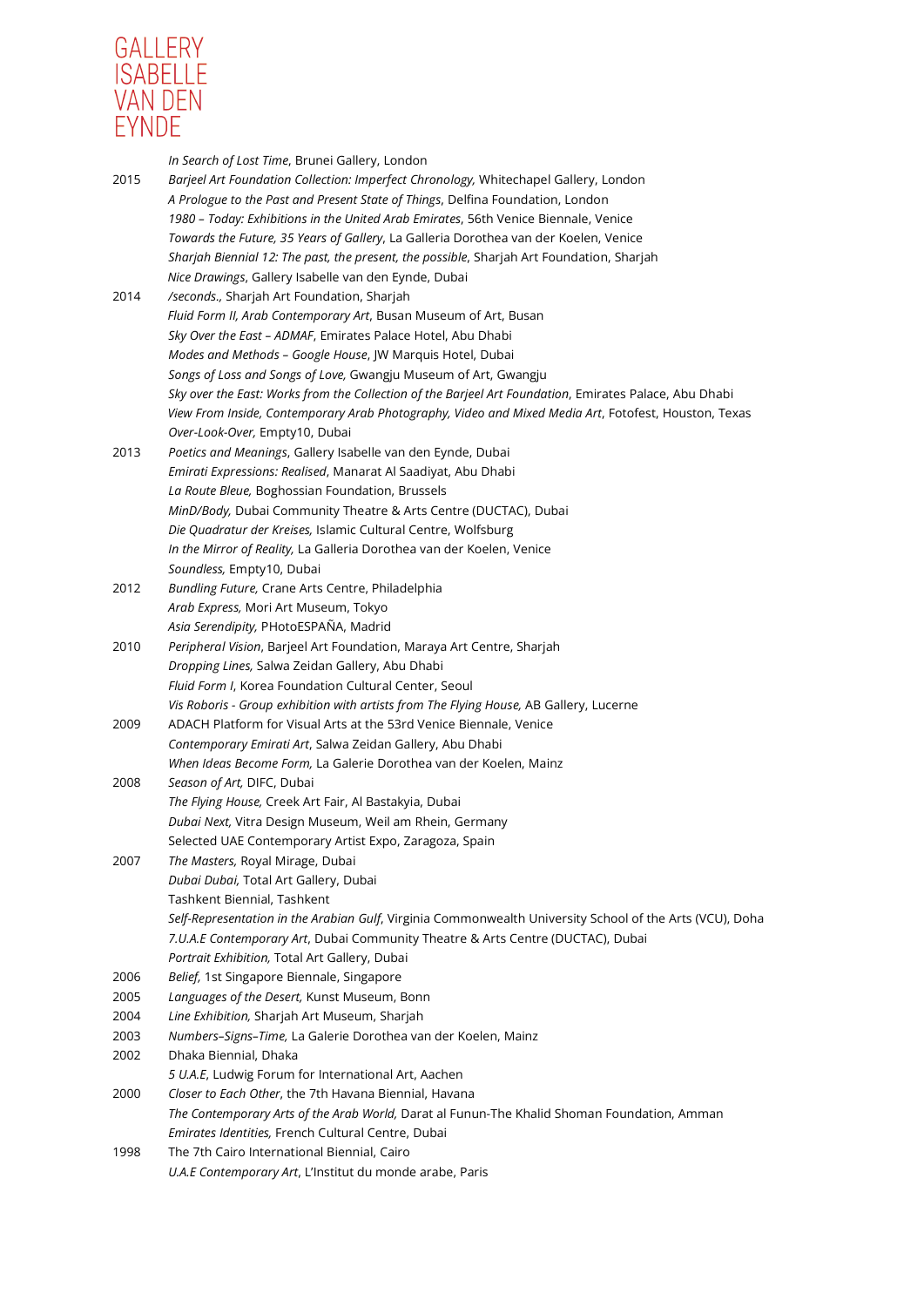

- 1997 *U.A.E Artists*, French Cultural Centre, Dubai
- 1996 *The Six,* Sharjah Art Museum, Sharjah
- 1995 Emirates Arts, Sittard Art Centre, Sittard
- 1994 *Five Artists,* Emirates Fine Arts Society, Sharjah
- 1990 Exhibition of the Emirates Fine Arts Society in the Soviet Union, Moscow Muscat Youth Biennial, Muscat

# AWARDS

- 2003 First prize for installation, Sharjah Biennial
- 1999 First prize for installation, Sharjah Biennial
- 1990 First prize for painting, Muscat Youth Biennal

#### COLLECTIONS

King Abdulaziz Center for World Culture, Dhahran, Saudi Arabia Museum Ritter Collection, Waldenbuch, Germany Jameel Arts Center, Dubai British Museum, London Solomon R Guggenheim, New York Guggenheim, Abu Dhabi Kadist Art Foundation, San Francisco Kadist Art Foundation, Paris Mathaf: Arab Museum of Modern Art, Doha Sharjah Art Museum, Sharjah Barjeel Art Foundation, Sharjah Fondation Louis Vuitton, Paris Sittard Art Centre JP Morgan Chase Collection Deutsche Bank Collection Cleveland Clinic, Abu Dhabi Vehbi Koc Foundation, Istanbul

#### **BIBLIOGRAPHIES**

*Mohammed Kazem Collecting Light,* 2019, Edited by Dorothea van der Koelen, Dr. Dorothea van der Koelen, *Mohammed Kazem*, 2013, Edited by Reem Fadda, Damiani,